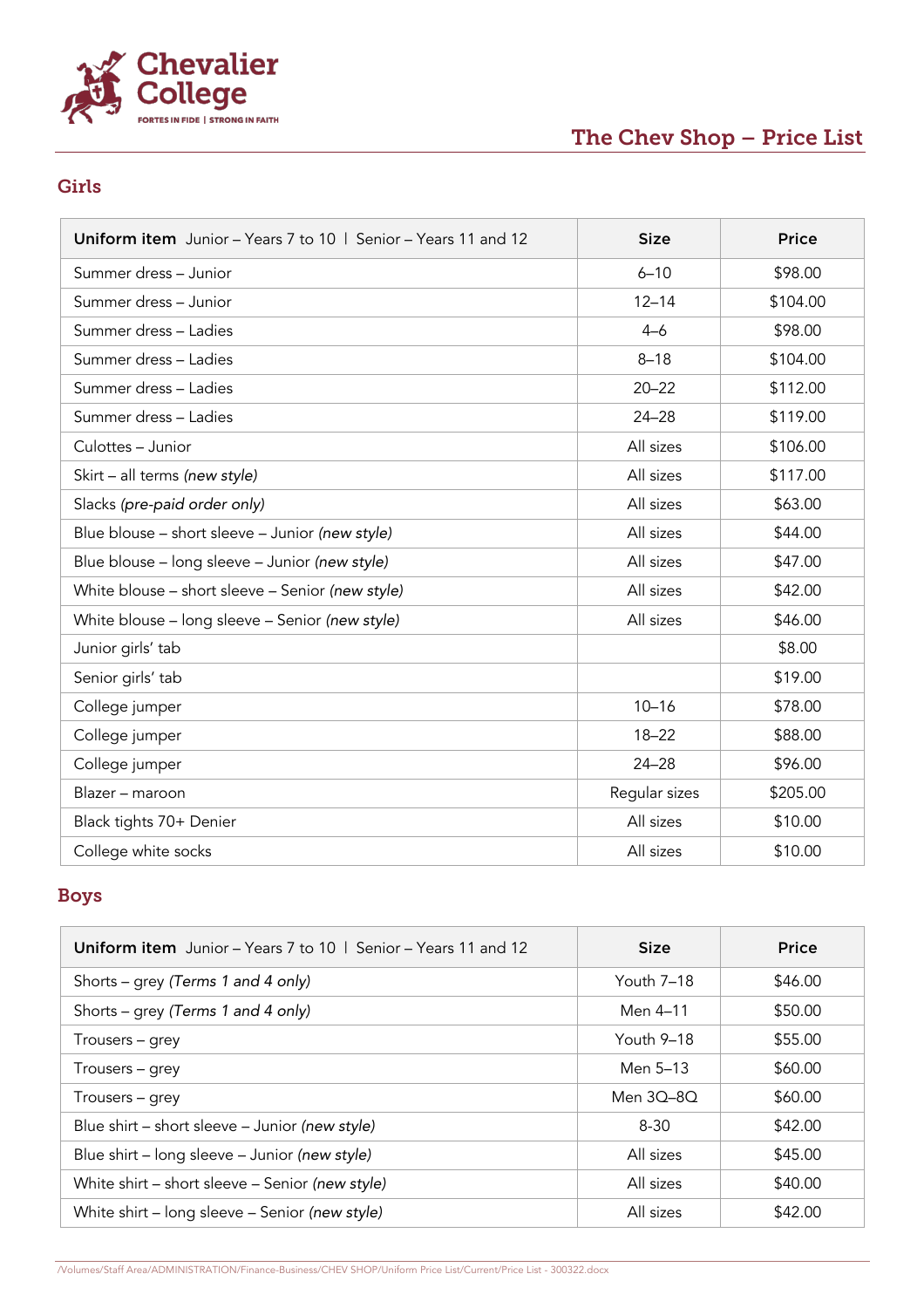

# The Chev Shop – Price List

| College tie - Junior and Senior |               | \$25.00  |
|---------------------------------|---------------|----------|
| College jumper                  | $10 - 16$     | \$78.00  |
| College jumper                  | $18 - 22$     | \$88.00  |
| College jumper                  | $24 - 28$     | \$96.00  |
| Leather belt - black            | All sizes     | \$23.00  |
| Blazer - black                  | Regular sizes | \$205.00 |
| College grey socks              | All sizes     | \$11.00  |

### Sports (PDHPE and Extra Curriculum) – girls and boys

| Uniform item                                             | <b>Size</b> | <b>Price</b> |
|----------------------------------------------------------|-------------|--------------|
| College sports polo                                      | All sizes   | \$38.00      |
| College sports shorts                                    | All sizes   | \$32.00      |
| College sports jumper                                    | All sizes   | \$65.00      |
| College tracksuit pants                                  | All sizes   | \$50.00      |
| Basketball singlet - All teams (unisex)                  | All sizes   | \$51.00      |
| Basketball shorts - Firsts (unisex)                      | All sizes   | \$47.00      |
| Cricket polo - long sleeve - All teams                   | All sizes   | \$44.00      |
| Football (soccer) jersey - Junior and Senior (unisex)    | All sizes   | \$59.00      |
| Football (soccer) jersey - Firsts (unisex)               | All sizes   | \$57.00      |
| Hockey skirt - Junior and Senior                         | All sizes   | \$40.00      |
| Hockey shirt - Senior                                    | All sizes   | \$36.00      |
| Hockey skirt - Firsts                                    | All sizes   | \$50.00      |
| Hockey shirt - Firsts                                    | All sizes   | \$60.00      |
| Netball dress - All teams                                | All sizes   | \$80.00      |
| Rugby shorts - Junior and Senior (maroon with logo)      | All sizes   | \$35.00      |
| Rugby jersey - Junior and Senior                         | All sizes   | \$71.00      |
| Rugby shorts - Firsts (white with logo)                  | All sizes   | \$35.00      |
| Rugby jersey - Firsts                                    | All sizes   | \$85.00      |
| Softball pants - All teams                               | All sizes   | \$50.00      |
| Softball shirt - Firsts                                  | All sizes   | \$44.00      |
| Tennis shirt - Firsts                                    | All sizes   | \$48.00      |
| Touch Football shirt - All teams (unisex)                | All sizes   | \$45.00      |
| College white sports socks                               | All sizes   | \$10.00      |
| College football socks - boys (maroon with blue top)     | All sizes   | \$14.00      |
| College football/hockey/softball/ socks - girls (maroon) | All sizes   | \$14.00      |
| College rugby socks - (maroon and blue stripe)           | All sizes   | \$14.00      |